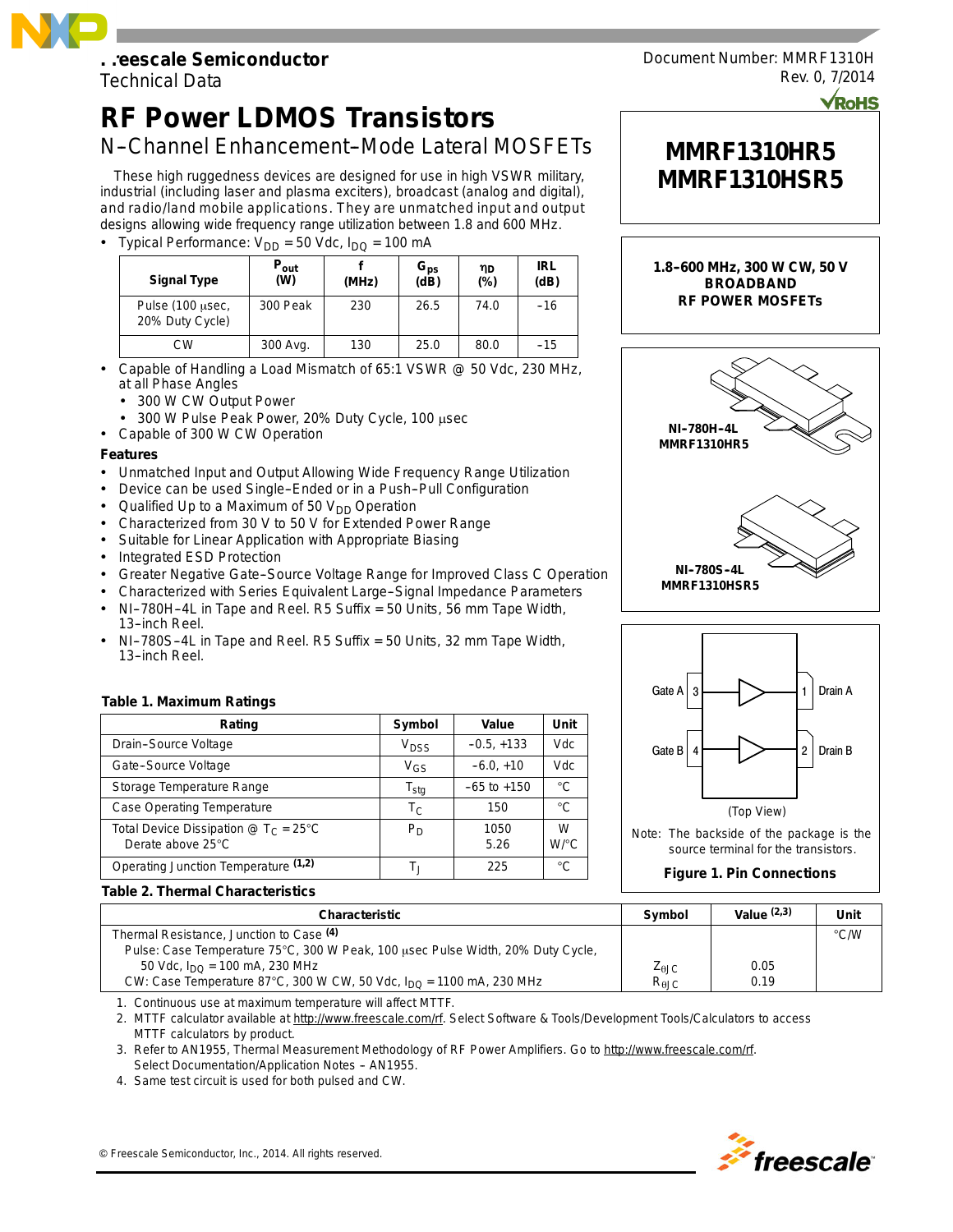

## **Table 3. ESD Protection Characteristics**

| <b>Test Methodology</b>                                                                                                                                                                    |                             | <b>Class</b> |      |      |      |
|--------------------------------------------------------------------------------------------------------------------------------------------------------------------------------------------|-----------------------------|--------------|------|------|------|
| Human Body Model (per JESD22-A114)                                                                                                                                                         |                             | 2            |      |      |      |
| Machine Model (per EIA/JESD22-A115)                                                                                                                                                        |                             | B            |      |      |      |
| Charge Device Model (per JESD22-C101)                                                                                                                                                      |                             |              |      | IV   |      |
| <b>Table 4. Electrical Characteristics</b> $(T_A = 25^{\circ}C \text{ unless otherwise noted})$                                                                                            |                             |              |      |      |      |
| <b>Characteristic</b>                                                                                                                                                                      | Symbol                      | Min          | Typ  | Max  | Unit |
| Off Characteristics (1)                                                                                                                                                                    |                             |              |      |      |      |
| Gate-Source Leakage Current<br>$(V_{GS} = 5$ Vdc, $V_{DS} = 0$ Vdc)                                                                                                                        | I <sub>GSS</sub>            |              |      | 1    | uAdc |
| Drain-Source Breakdown Voltage<br>$(V_{GS} = 0$ Vdc, $I_D = 50$ mA)                                                                                                                        | $V_{(BR)DSS}$               | 133          |      |      | Vdc  |
| Zero Gate Voltage Drain Leakage Current<br>$(V_{DS} = 50$ Vdc, $V_{GS} = 0$ Vdc)                                                                                                           | <b>I</b> <sub>DSS</sub>     |              |      | 5    | uAdc |
| Zero Gate Voltage Drain Leakage Current<br>$(V_{DS} = 100$ Vdc, $V_{GS} = 0$ Vdc)                                                                                                          | <b>I</b> <sub>DSS</sub>     |              |      | 10   | uAdc |
| <b>On Characteristics</b>                                                                                                                                                                  |                             |              |      |      |      |
| Gate Threshold Voltage (1)<br>$(V_{DS} = 10$ Vdc, $I_D = 480$ $\mu$ Adc)                                                                                                                   | $V_{GS(th)}$                | 1.7          | 2.2  | 2.7  | Vdc  |
| Gate Quiescent Voltage<br>$(V_{DD} = 50$ Vdc, $I_D = 100$ mAdc, Measured in Functional Test)                                                                                               | $V_{GS(Q)}$                 | 2.0          | 2.5  | 3.0  | Vdc  |
| Drain-Source On-Voltage (1)<br>$(V_{GS} = 10$ Vdc, $I_D = 1$ Adc)                                                                                                                          | $V_{DS(on)}$                |              | 0.25 |      | Vdc  |
| Dynamic Characteristics (1)                                                                                                                                                                |                             |              |      |      |      |
| <b>Reverse Transfer Capacitance</b><br>$(V_{DS} = 50$ Vdc $\pm$ 30 mV(rms) ac @ 1 MHz, $V_{GS} = 0$ Vdc)                                                                                   | C <sub>rss</sub>            |              | 0.8  |      | рF   |
| Output Capacitance<br>$(V_{DS} = 50$ Vdc $\pm$ 30 mV(rms)ac @ 1 MHz, V <sub>GS</sub> = 0 Vdc)                                                                                              | $\mathrm{C}_{\mathrm{oss}}$ |              | 76   |      | pF   |
| Input Capacitance<br>$(V_{DS} = 50$ Vdc, $V_{GS} = 0$ Vdc $\pm$ 30 mV(rms) ac @ 1 MHz)                                                                                                     | $C_{iss}$                   |              | 188  |      | pF   |
| Functional Tests (In Freescale Test Fixture, 50 ohm system) $V_{DD} = 50$ Vdc, $I_{DQ} = 100$ mA, $P_{out} = 300$ W Peak (60 W Avg.), f = 230 MHz,<br>100 usec Pulse Width, 20% Duty Cycle |                             |              |      |      |      |
| Power Gain                                                                                                                                                                                 | $G_{\text{ps}}$             | 25.0         | 26.5 | 28.0 | dВ   |
| Drain Efficiency                                                                                                                                                                           | ηD                          | 72.0         | 74.0 |      | %    |
| Input Return Loss                                                                                                                                                                          | <b>IRL</b>                  |              | -16  | -9   | dB   |

**Load Mismatch** (In Freescale Application Test Fixture, 50 ohm system) V<sub>DD</sub> = 50 Vdc, I<sub>DQ</sub> = 100 mA

| VSWR 65:1 at all Phase Angles                             | w | No Degradation in Output Power |
|-----------------------------------------------------------|---|--------------------------------|
| Pulse: $P_{out}$ = 300 W Peak (60 W Avg.), $f = 230$ MHz, |   |                                |
| 100 usec Pulse Width, 20% Duty Cycle                      |   |                                |
| CW: $P_{\text{out}}$ = 300 W Avg., f = 130 MHz            |   |                                |

1. Each side of device measured separately.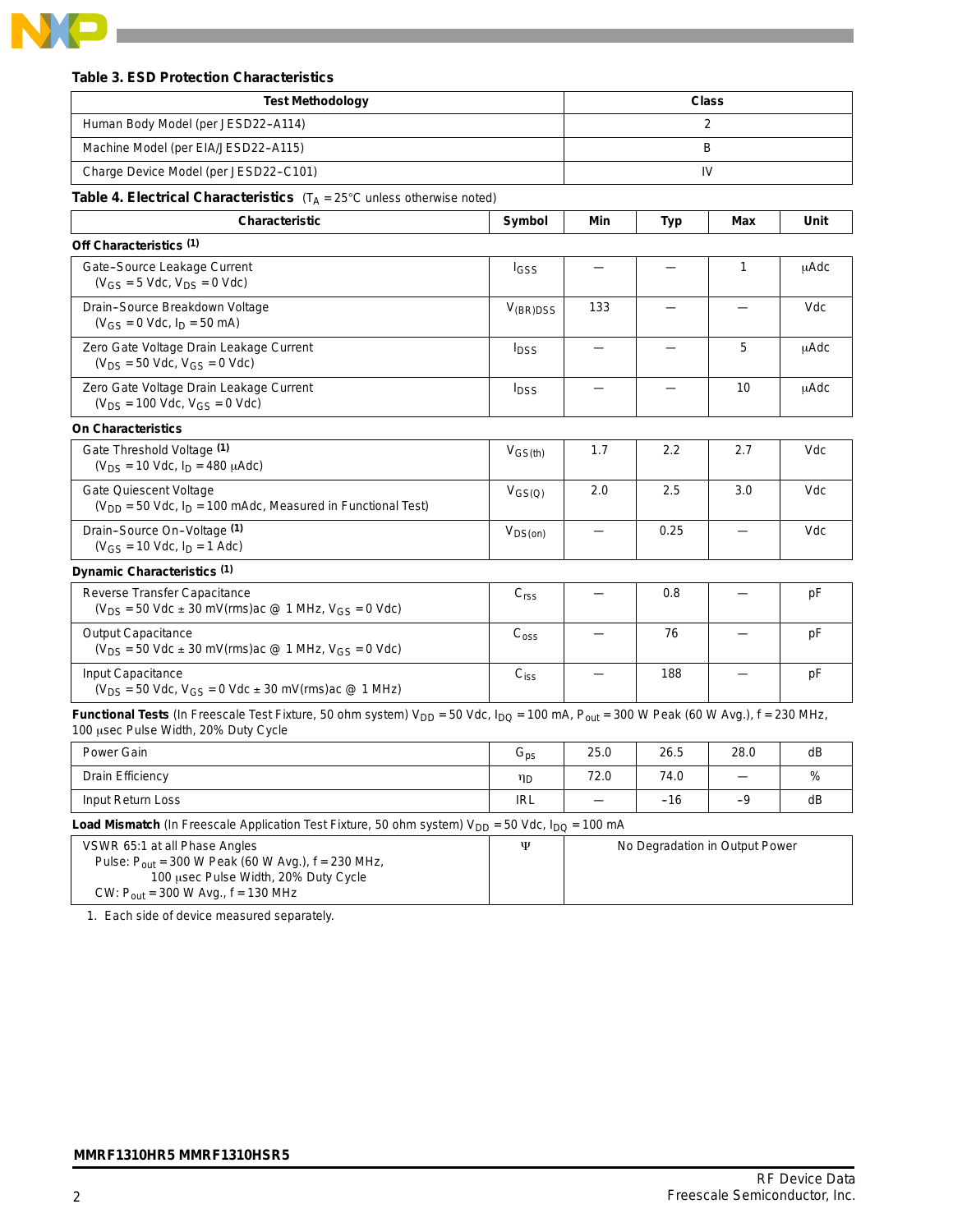



Note: Same test circuit is used for both pulsed and CW.



| Part            | <b>Description</b>                   | <b>Part Number</b>    | <b>Manufacturer</b> |
|-----------------|--------------------------------------|-----------------------|---------------------|
| C1, C20         | 15 pF Chip Capacitors                | ATC100B150JT500XT     | <b>ATC</b>          |
| C2              | 82 pF Chip Capacitor                 | ATC100B820JT500XT     | <b>ATC</b>          |
| C3, C17         | 91 pF Chip Capacitors                | ATC100B910JT500XT     | <b>ATC</b>          |
| C4, C10         | 1000 pF Chip Capacitors              | ATC100B102JT50XT      | <b>ATC</b>          |
| C5, C11         | 10K pF Chip Capacitors               | ATC200B103KT50XT      | <b>ATC</b>          |
| C <sub>6</sub>  | 0.1 µF, 50 V Chip Capacitor          | CDR33BX104AKWS        | <b>AVX</b>          |
| C7              | 2.2 µF, 100 V Chip Capacitor         | HMK432B7225KM-T       | Taiyo Yuden         |
| C8              | 10 µF, 35 V Tantalum Capacitor       | T491D106K035AT        | Kemet               |
| C9              | 2.2 µF, 100 V Chip Capacitor         | G2225X7R225KT3AB      | <b>ATC</b>          |
| C <sub>12</sub> | 0.1 $\mu$ F, 100 V Chip Capacitor    | C1812F104K1RAC        | Kemet               |
| C <sub>13</sub> | 0.01 µF, 100 V Chip Capacitor        | C1825C103K1GAC        | Kemet               |
| C14, C15, C16   | 220 µF, 100 V Electolytic Capacitors | MCGPR100V227M16X26-RH | Multicomp           |
| C18, C19        | 18 pF Chip Capacitors                | ATC100B180JT500XT     | <b>ATC</b>          |
| L1              | 120 nH Inductor                      | 1812SMS-R12JLC        | Coilcraft           |
| L2              | 17.5 nH Inductor                     | GA3095-ALC            | Coilcraft           |
| R1              | 1000 Ω, 1/2 W Chip Resistor          | CRCW20101K00FKEF      | Vishay              |
| <b>PCB</b>      | 0.030", $\epsilon_r = 2.55$          | AD255A                | Arlon               |

## **Table 5. MMRF1310HR5(HSR5) Test Circuit Component Designations and Values**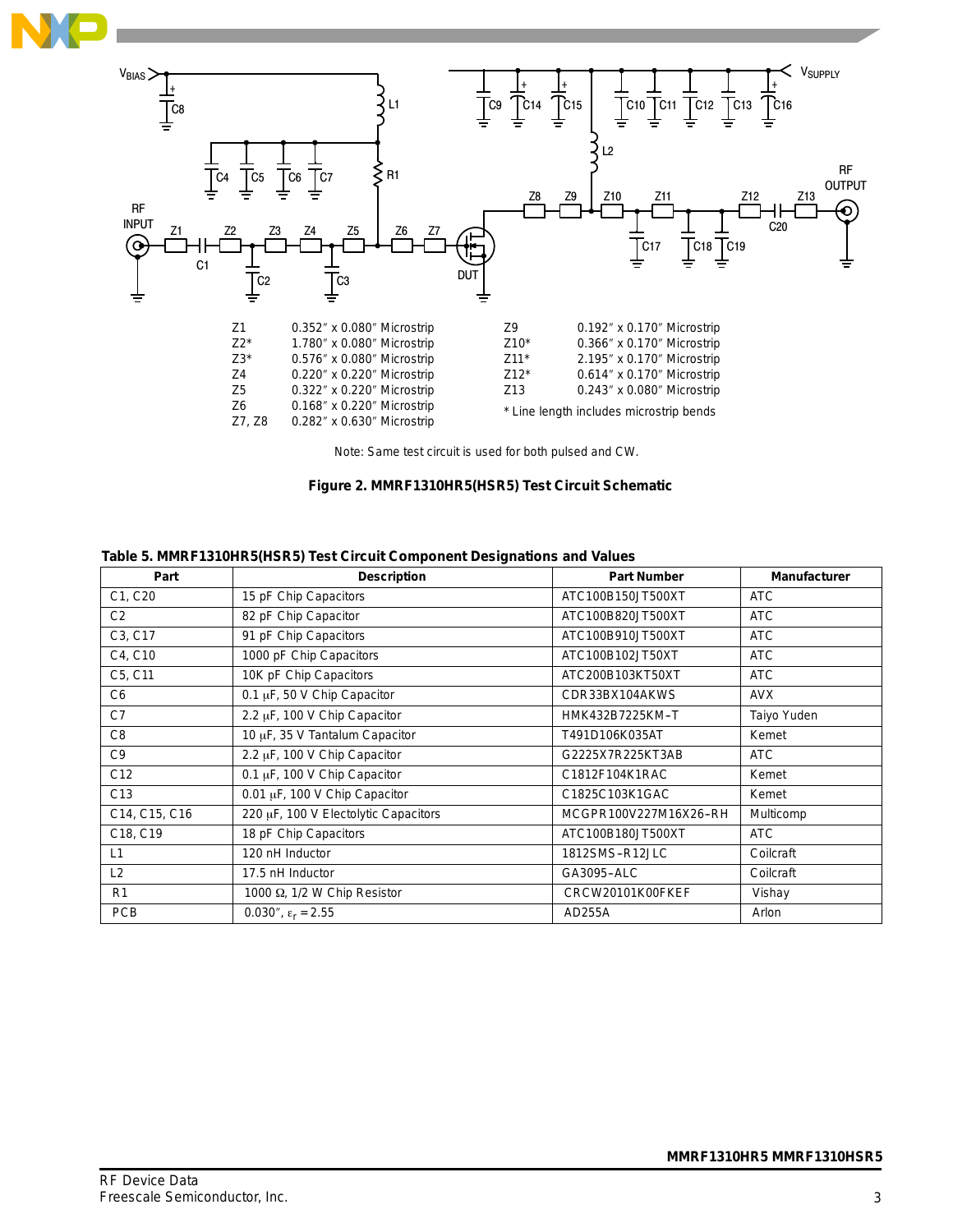



**Figure 3. MMRF1310HR5(HSR5) Test Circuit Component Layout**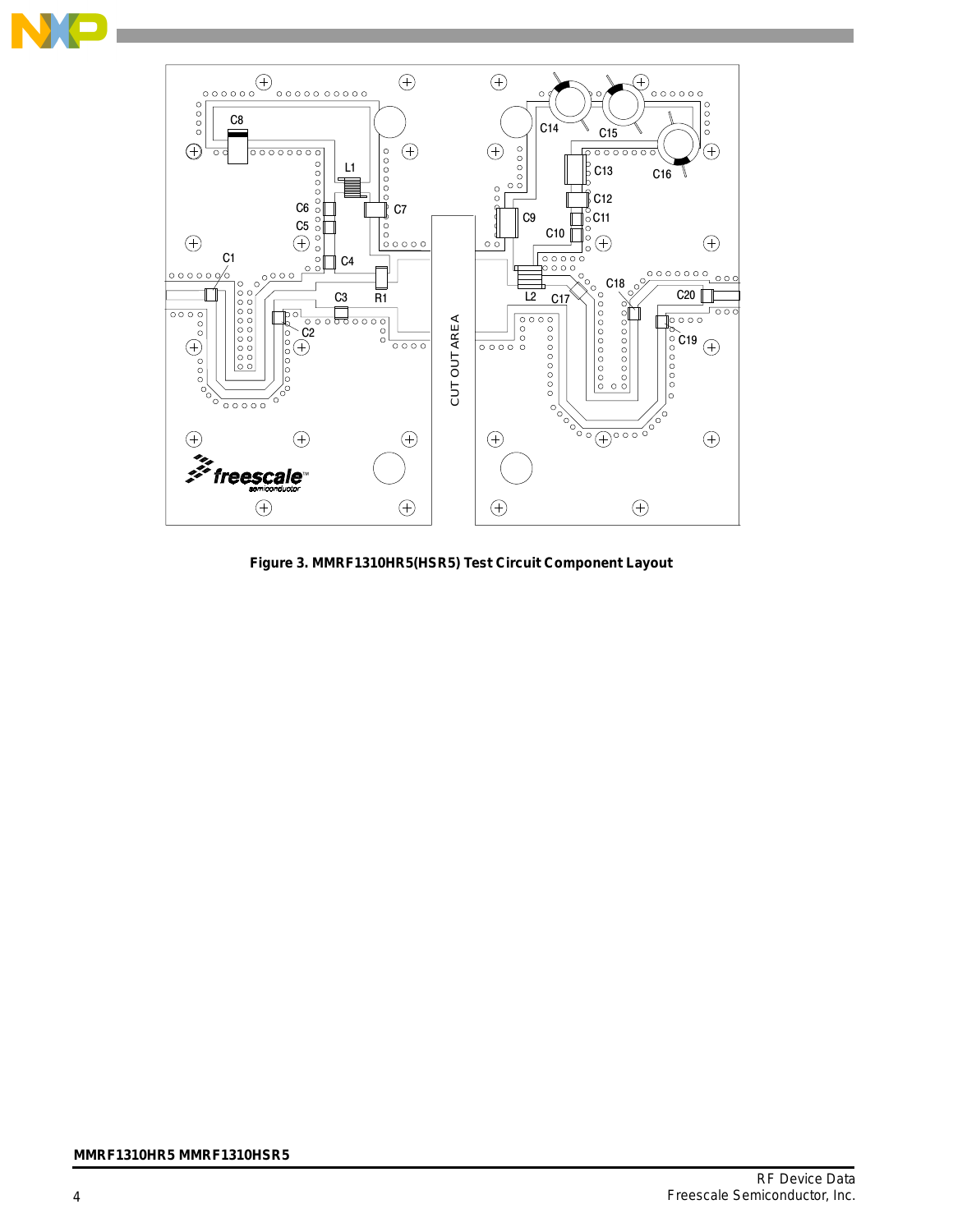

**TYPICAL CHARACTERISTICS — PULSED**

60





**Figure 4. Capacitance versus Drain-Source Voltage** 



**Figure 6. Power Gain and Drain Efficiency versus Output Power**



**Figure 8. Drain Efficiency versus Output Power**

**Figure 5. Output Power versus Input Power**

34



**Figure 7. Power Gain versus Output Power**



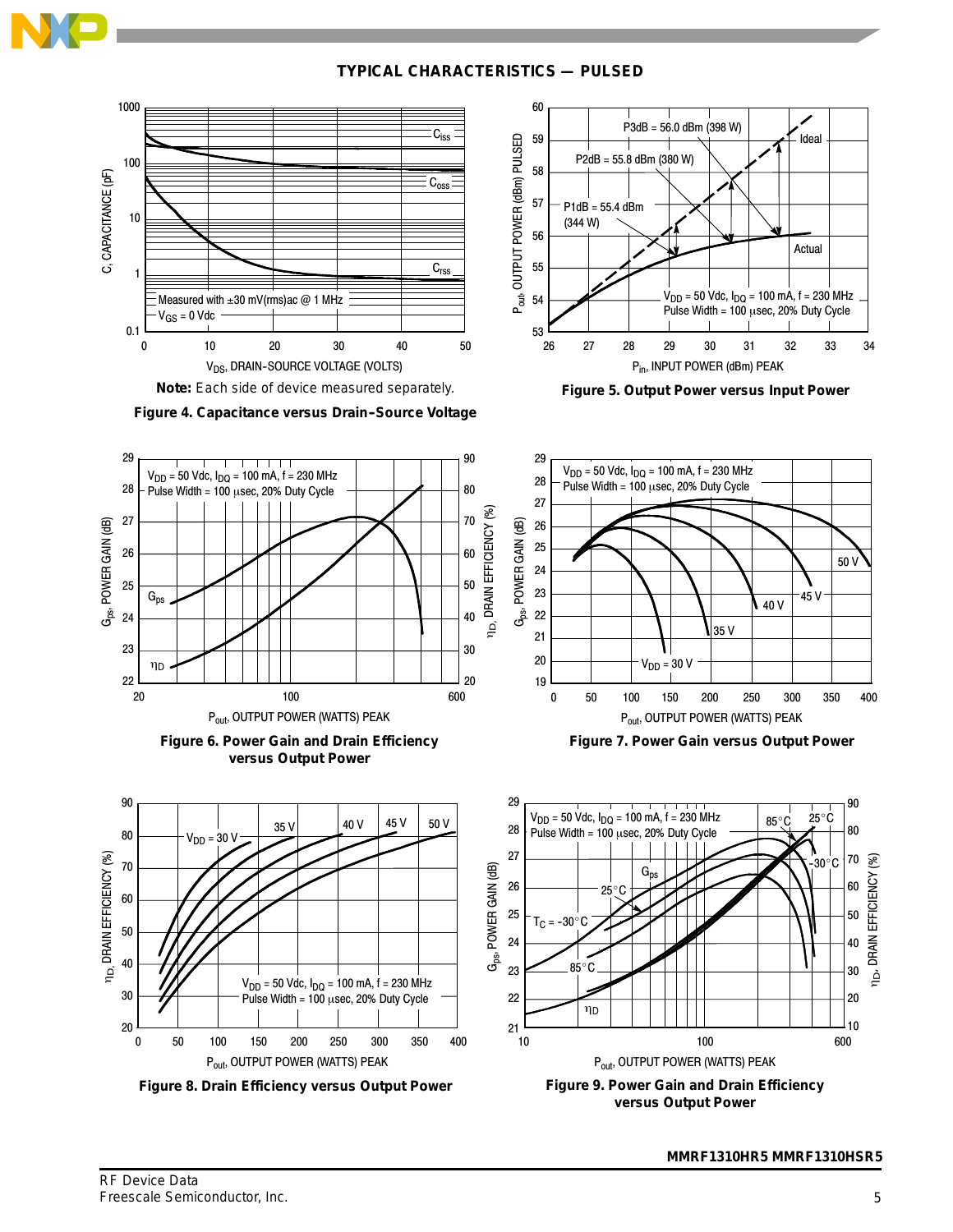**TYPICAL CHARACTERISTICS — TWO--TONE (1)**



1. The distortion products are referenced to one of the two tones and the peak envelope power (PEP) is 6 dB above the power in a single tone.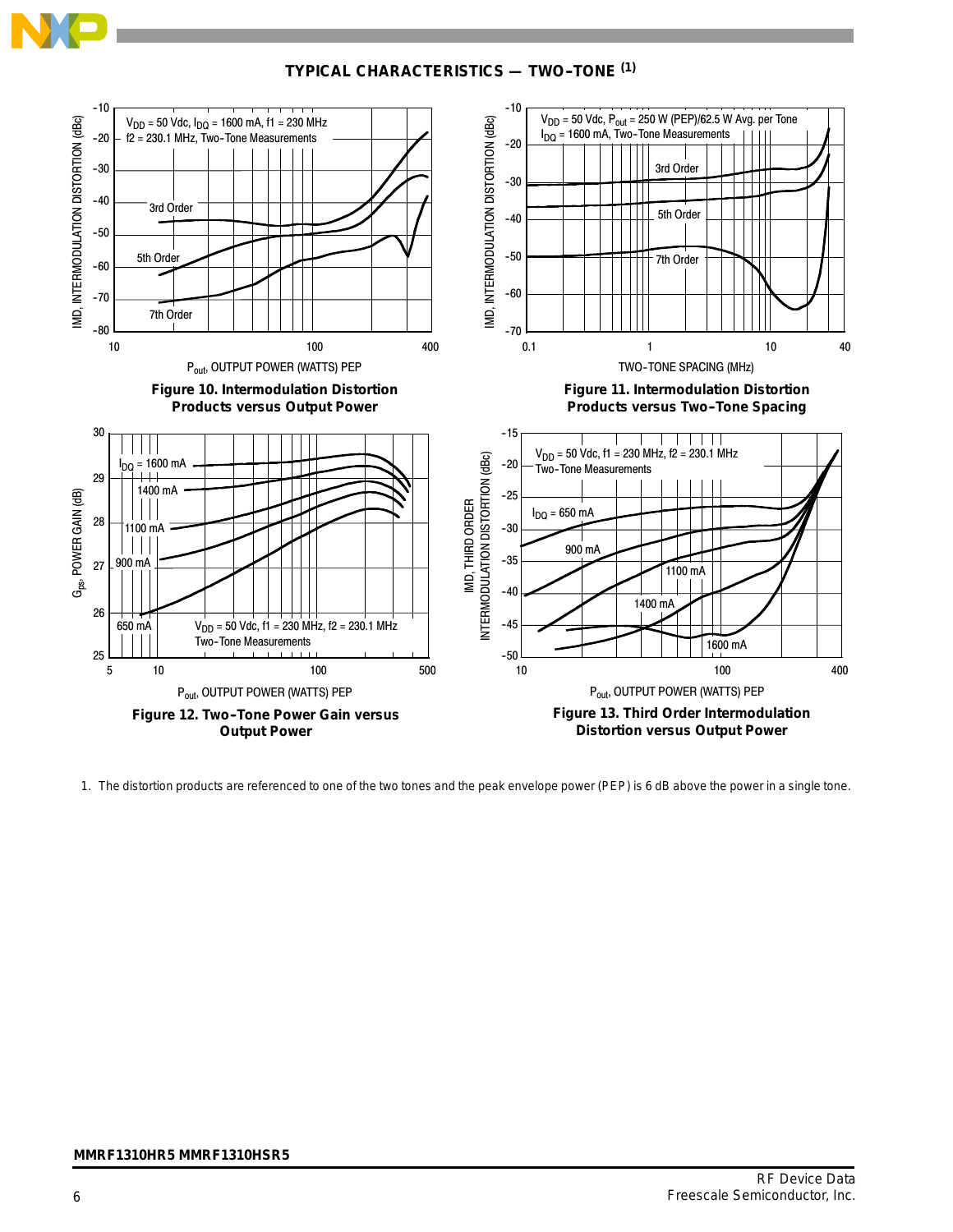

## **TYPICAL CHARACTERISTICS**



**Figure 14. MTTF versus Junction Temperature — CW**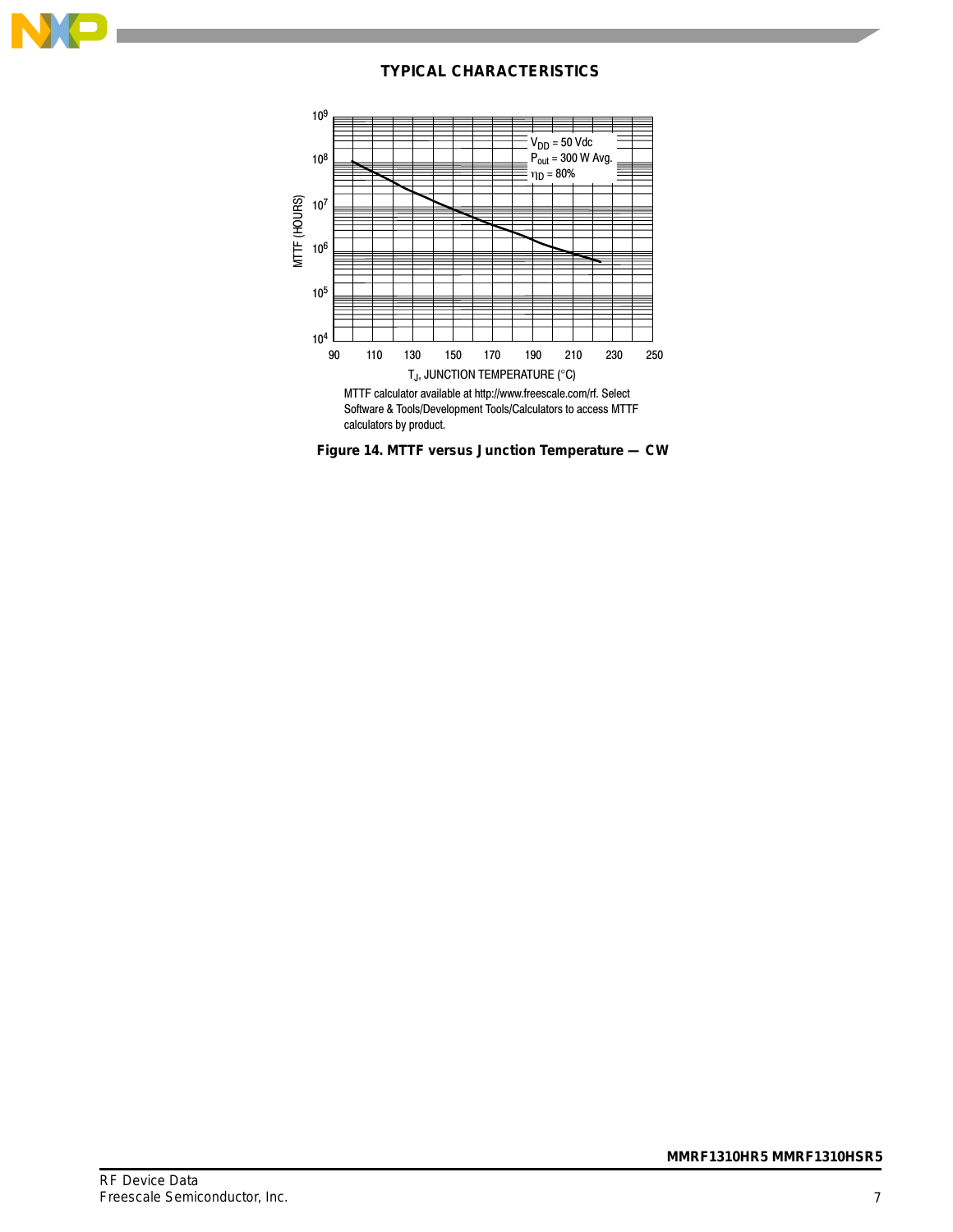

 $V_{DD}$  = 50 Vdc,  $I_{DQ}$  = 100 mA,  $P_{out}$  = 300 W Peak

| <b>MHz</b>          | Z <sub>source</sub><br>Ω                                   | $ZI$ oad<br>Ω |  |  |
|---------------------|------------------------------------------------------------|---------------|--|--|
| 230                 | $0.65 + j2.79$<br>$1.64 + j2.85$                           |               |  |  |
| $Z_{\text{source}}$ | Test circuit impedance as measured from<br>gate to ground. |               |  |  |

 $Z<sub>load</sub>$  = Test circuit impedance as measured from drain to ground.



**Figure 15. Series Equivalent Source and Load Impedance**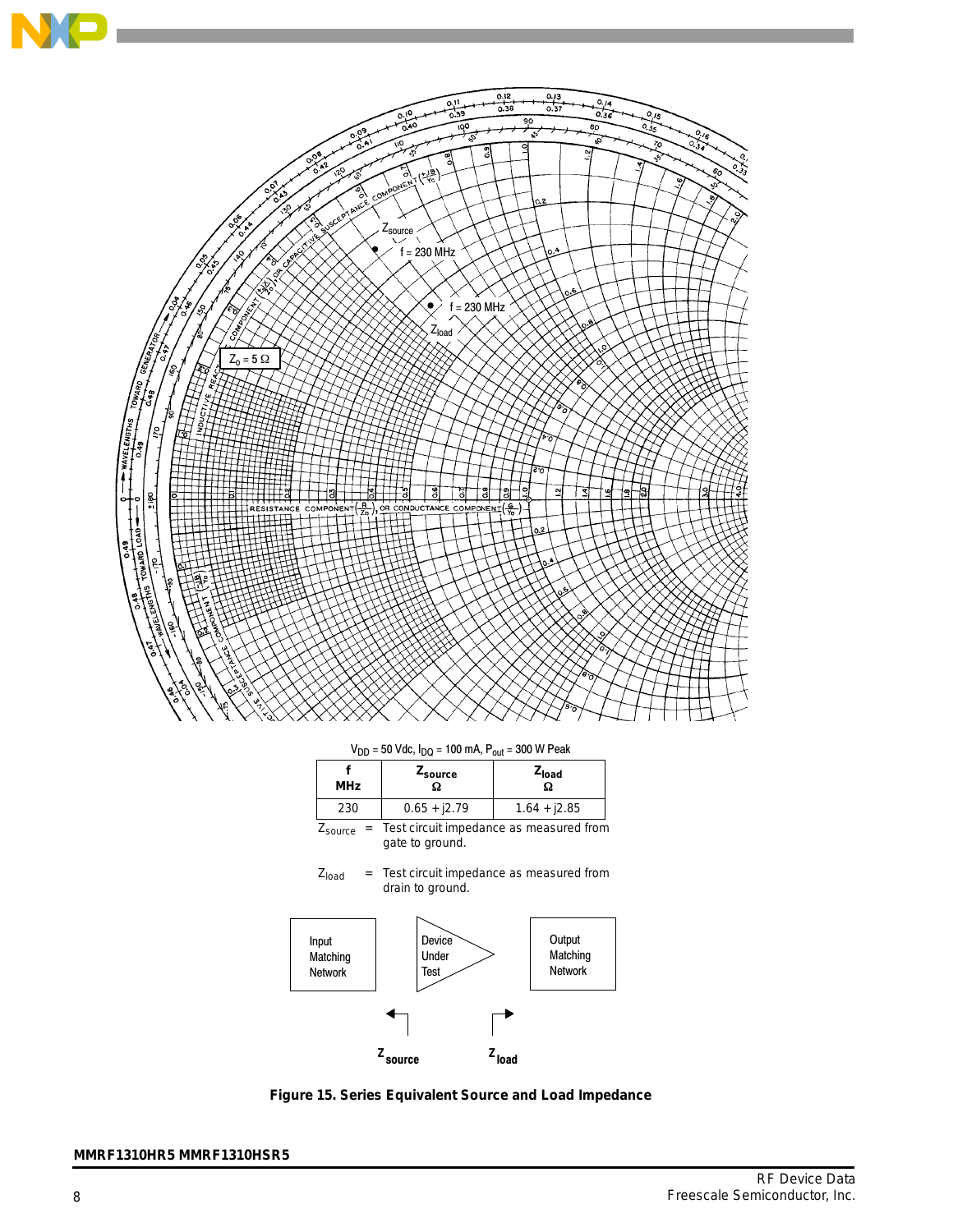

| f<br><b>MHz</b> | Zsource<br>Ω   | $Z_{load}$<br>Ω |
|-----------------|----------------|-----------------|
| 10              | $36.0 + j128$  | $12.0 + j8.80$  |
| 25              | $20.0 + j64.0$ | $12.4 + j6.40$  |
| 50              | $16.0 + j41.6$ | $11.6 + j14.4$  |
| 100             | $8.00 + j24.8$ | $9.00 + j9.80$  |
| 200             | $3.00 + j12.8$ | $7.20 + j6.40$  |
| 300             | $1.52 + j7.92$ | $6.00 + j5.00$  |
| 400             | $1.08 + j5.04$ | $4.20 + j4.00$  |
| 500             | $1.04 + j3.16$ | $3.32 + j2.72$  |
| 600             | $0.88 + j1.76$ | $2.72 + j1.68$  |

 $V_{DD} = 50$  Vdc,  $I_{DQ} = 100$  mA

1. Simulated performance at 1 dB gain compression.

Zsource = Source impedance presented from gate to gate.

 $Z<sub>load</sub>$  = Load impedance presented from drain to drain.



**Figure 16. Simulated Source and Load Impedances Optimized for IRL, Output Power and Drain Efficiency — Push-Pull**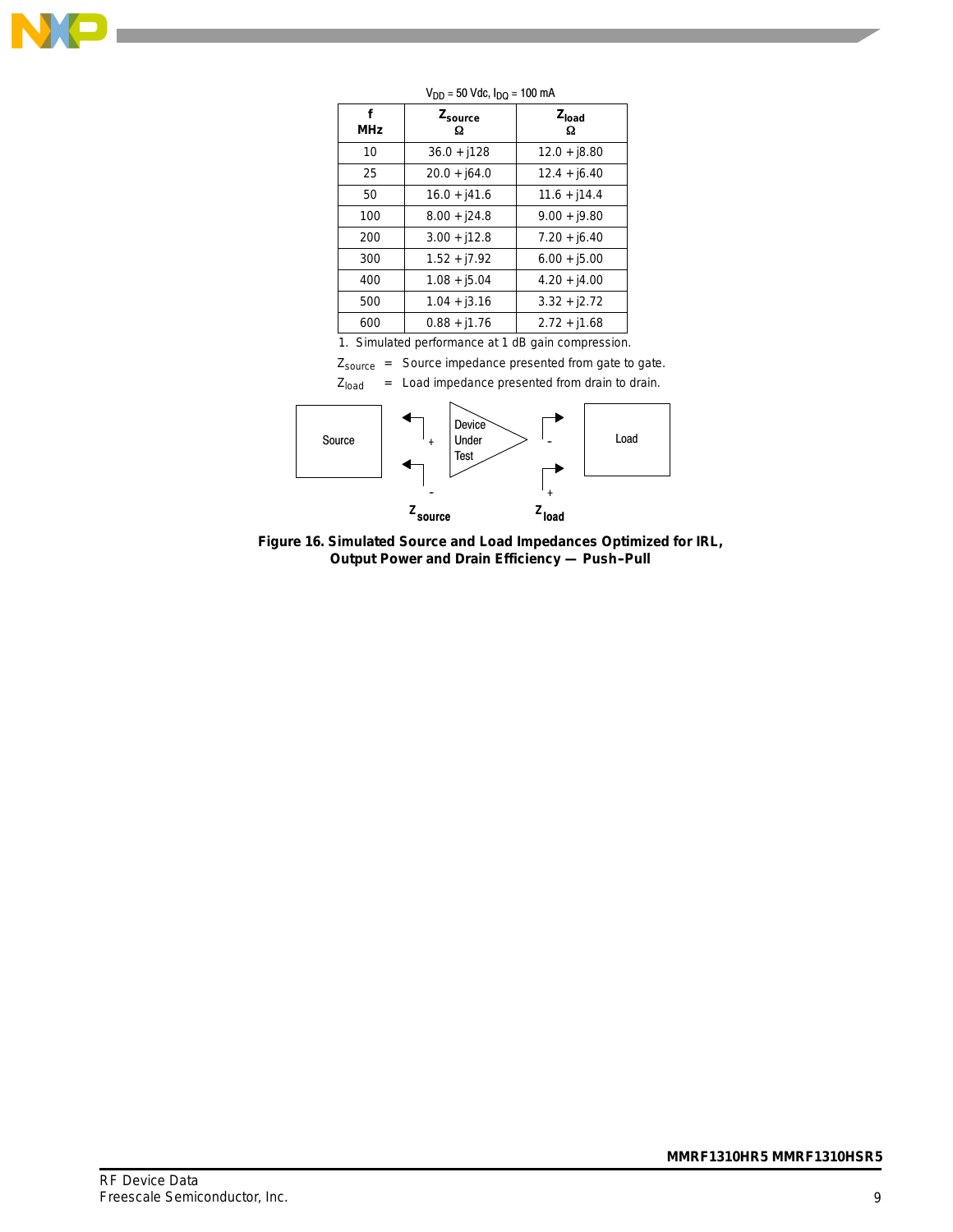

## **PACKAGE DIMENSIONS**



| FREESCALE SEMICONDUCTOR, INC.<br>$\circled{c}$<br>ALL RIGHTS RESERVED. | MECHANICAL OUTLINE |                      | PRINT VERSION NOT TO SCALE |              |
|------------------------------------------------------------------------|--------------------|----------------------|----------------------------|--------------|
| THF:                                                                   |                    |                      | DOCUMENT NO: 98ASA10793D   | RFV: 0       |
| NI 780—4                                                               |                    | CASE NUMBER: 465M-01 |                            | 27 MAR 20071 |
|                                                                        |                    | STANDARD: NON-JEDEC  |                            |              |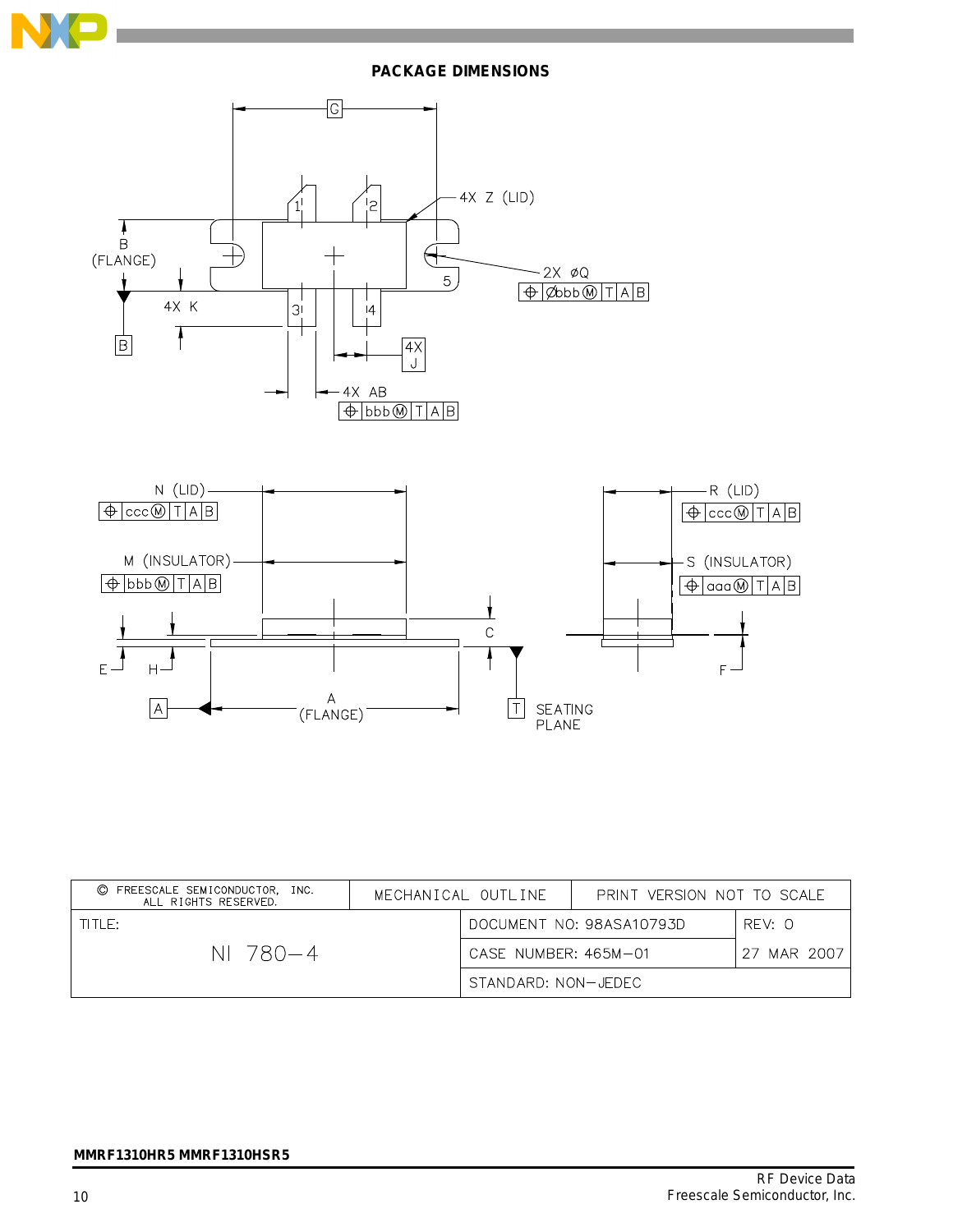

NOTES:

- 1. DIMENSIONING AND TOLERANCING PER ANSI Y14.5M-1994.
- 2. CONTROLLING DIMENSION: INCH.
- 3. DIMENSION H IS MEASURED . 030 (0.762) AWAY FROM PACKAGE BODY.

STYLE 1:

- PIN 1. DRAIN
	- 2. DRAIN
	- 3. GATE 4. GATE
	- 5. SOURCE

|                     | INCH                             |                      |                                    | MILL IMETER |               |       | INCH                 |      | MILL IMETER  |
|---------------------|----------------------------------|----------------------|------------------------------------|-------------|---------------|-------|----------------------|------|--------------|
| D I M               | MIN                              | <b>MAX</b>           | MIN                                | MAX         | D I M         | MIN   | <b>MAX</b>           | MIN  | MAX          |
| A                   | 1.335                            | 1.345                | 33.91                              | 34.16       | R.            | .365  | .375                 | 9.27 | 9.53         |
| B                   | .380                             | .390                 | 9.65                               | 9.91        | $\mathcal{S}$ | .365  | .375                 | 9.27 | 9.52         |
| C                   | .125                             | .170                 | 3.18                               | 4.32        | $\cup$        |       | .040                 |      | 1.02         |
| E                   | .035                             | .045                 | 0.89                               | 1.14        | Z             |       | .030                 |      | 0.76         |
| F                   | .003                             | .006                 | 0.08                               | 0.15        | <b>AB</b>     | . 145 | . 155                | 3.68 | 3.94         |
| G                   | 1.100                            | <b>BSC</b>           |                                    | 27.94 BSC   |               |       |                      |      |              |
| $\overline{H}$      | .057                             | .067                 | 1.45                               | 1.7         | aaa           |       | .005                 |      | 0.127        |
| J                   | .175 BSC                         |                      |                                    | 4.44 BSC    | bbb           |       | .010                 |      | 0.254        |
| Κ                   | .170                             | .210                 | 4.32                               | 5.33        | CCC           |       | .015                 |      | 0.381        |
| M                   | .774                             | .786                 | 19.61                              | 20.02       |               |       |                      |      |              |
| N                   | .772                             | .788                 | 19.61                              | 20.02       |               |       |                      |      |              |
| $\Omega$            | $\phi$ .118                      | $\varphi$ .138       | Ø3                                 | Ø3.51       |               |       |                      |      |              |
|                     |                                  |                      |                                    |             |               |       |                      |      |              |
|                     | © FREESCALE SEMICONDUCTOR,       | ALL RIGHTS RESERVED. | INC.<br>MECHANICAL OUTLINE         |             |               |       | PRINT VERSION NOT TO |      | <b>SCALE</b> |
| TITLE:              |                                  |                      | DOCUMENT NO: 98ASA10793D<br>REV: O |             |               |       |                      |      |              |
|                     | NI 780-4<br>CASE NUMBER: 465M-01 |                      |                                    |             | 27 MAR 2007   |       |                      |      |              |
| STANDARD: NON-JEDEC |                                  |                      |                                    |             |               |       |                      |      |              |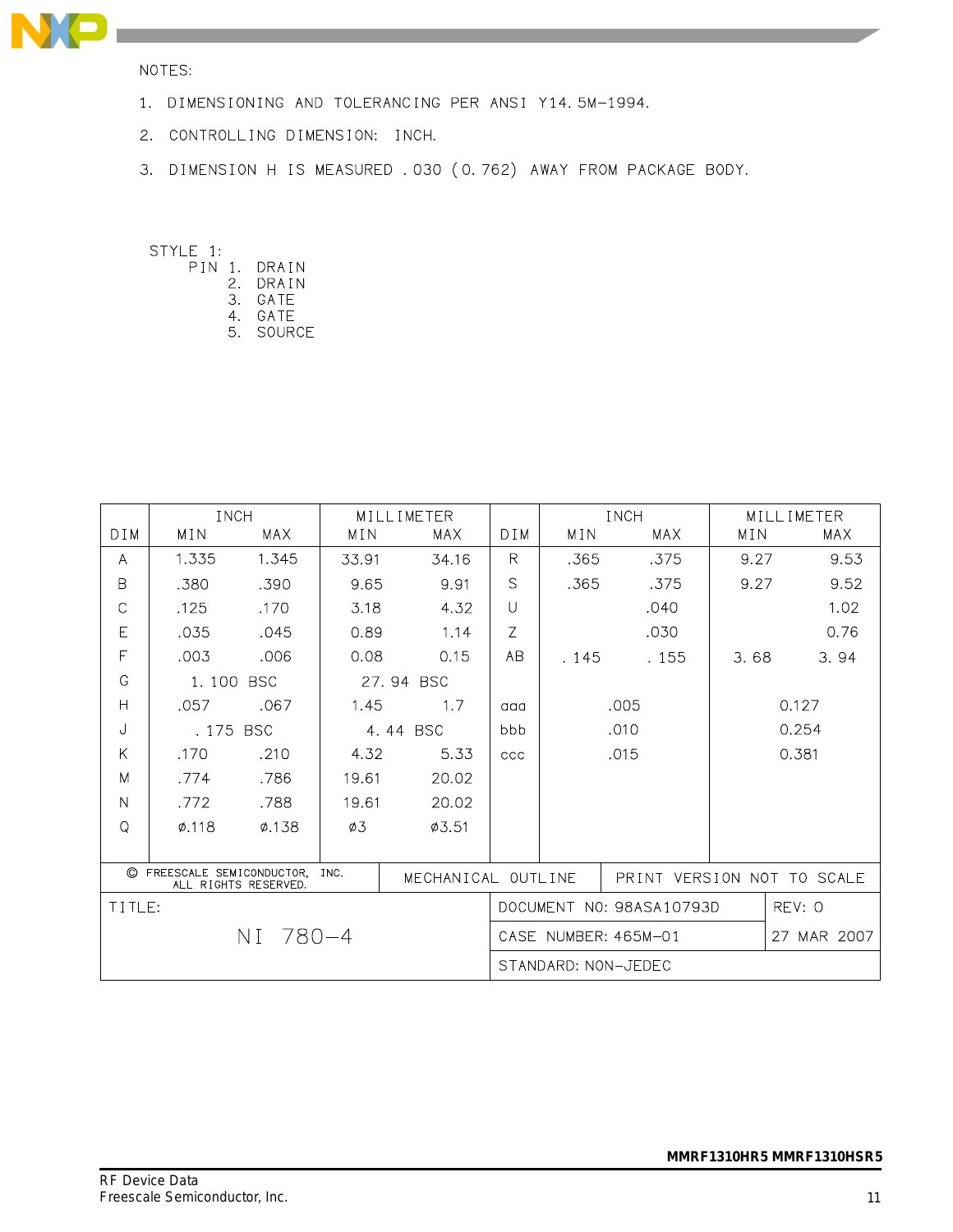



| FREESCALE SEMICONDUCTOR.<br>O.<br>INC.<br>ALL RIGHTS RESERVED. | MECHANICAL OUTLINE |                      | PRINT VERSION NOT TO SCALE |             |
|----------------------------------------------------------------|--------------------|----------------------|----------------------------|-------------|
| TITLE:                                                         |                    |                      | DOCUMENT NO: 98ASA10718D   | RFV: A      |
| NI 780S-4                                                      |                    | CASE NUMBER: 465H-02 |                            | 27 MAR 2007 |
|                                                                |                    | STANDARD: NON-JEDEC  |                            |             |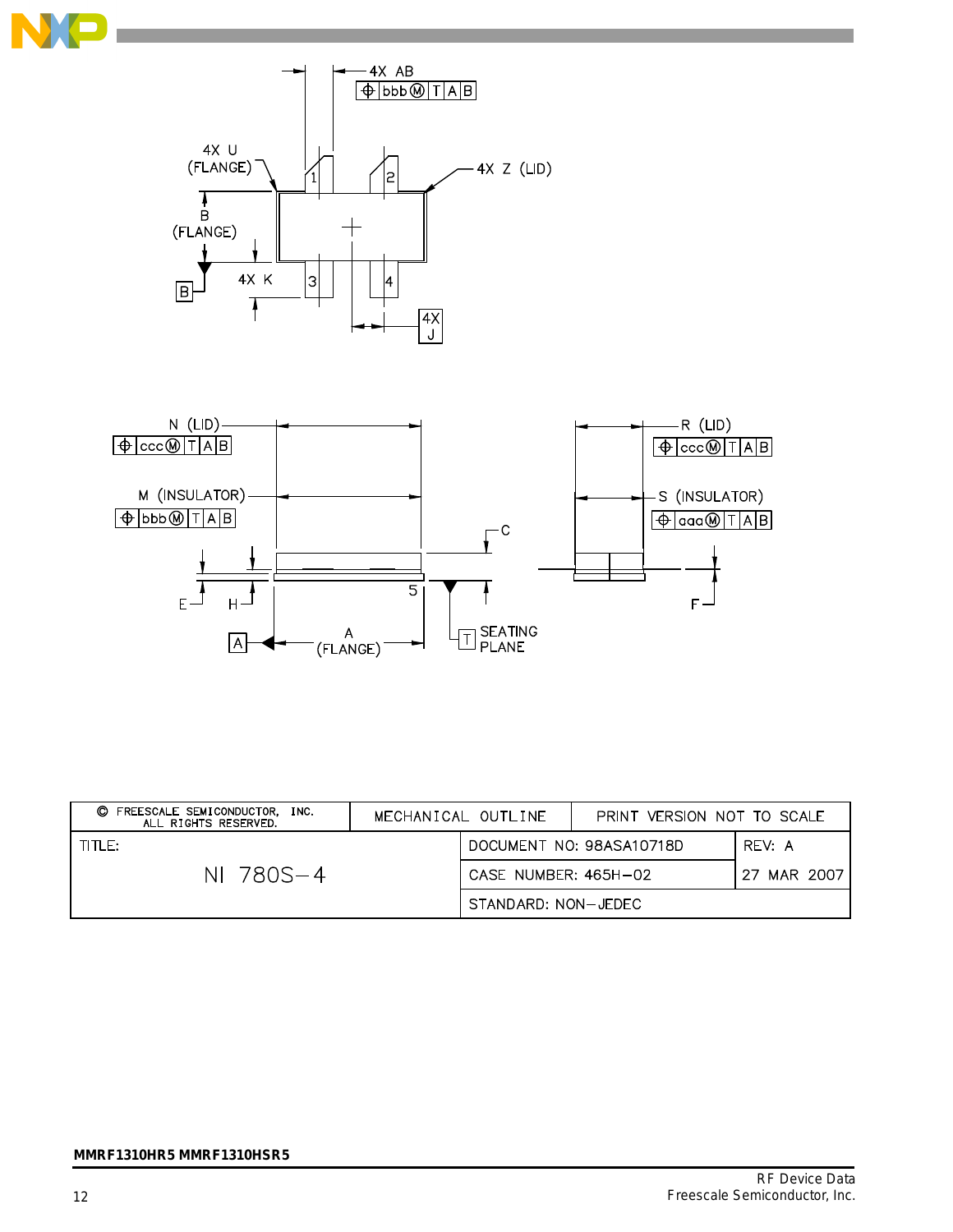

NOTES:

- 1. DIMENSIONING AND TOLERANCING PER ANSI Y14.5M-1994.
- 2. CONTROLLING DIMENSION: INCH.
- 3. DELETED
- 4. DIMENSION H IS MEASURED . 030 (0.762) AWAY FROM PACKAGE BODY.

STYLE 1: PIN

| J | 1. | DRAIN  |
|---|----|--------|
|   | 2. | DRAIN  |
|   | З. | GATF   |
|   | 4. | GATF   |
|   | 5. | SOURCE |
|   |    |        |

|                                                                                  | <b>INCH</b> |      | MILLIMETER |       |                      |                          | <b>INCH</b> |      | MILLIMETER           |          |  |
|----------------------------------------------------------------------------------|-------------|------|------------|-------|----------------------|--------------------------|-------------|------|----------------------|----------|--|
| DIM                                                                              | MIN         | MAX  | MIN        | MAX   | DIM                  | MIN                      | MAX         | MIN  |                      | MAX      |  |
| A                                                                                | .805        | .815 | 20.45      | 20.7  | U                    |                          | .040        |      |                      | 1.02     |  |
| B                                                                                | .380        | .390 | 9.65       | 9.91  | Z                    |                          | .030        |      |                      | 0.76     |  |
| C                                                                                | .125        | .170 | 3.18       | 4.32  | AB                   | . 145                    | . 155       | 3.68 |                      | 3.94     |  |
| E                                                                                | .035        | .045 | 0.89       | 1.14  |                      |                          |             |      |                      |          |  |
| F                                                                                | .003        | .006 | 0.08       | 0.15  | aaa                  |                          | .005        |      | 0.127                |          |  |
| $\overline{H}$                                                                   | .057        | .067 | 1.45       | 1.7   | bbb                  |                          | .010        |      | 0.254                |          |  |
| J                                                                                | .175 BSC    |      | 4.44 BSC   |       | ccc                  |                          | .015        |      | 0.381                |          |  |
| K                                                                                | .170        | .210 | 4.32       | 5.33  |                      |                          |             |      |                      |          |  |
| M                                                                                | .774        | .786 | 19.61      | 20.02 |                      |                          |             |      |                      |          |  |
| N                                                                                | .772        | .788 | 19.61      | 20.02 |                      |                          |             |      |                      |          |  |
| $\mathsf{R}$                                                                     | .365        | .375 | 9.27       | 9.53  |                      |                          |             |      |                      |          |  |
| S                                                                                | .365        | .375 | 9.27       | 9.52  |                      |                          |             |      |                      |          |  |
|                                                                                  |             |      |            |       |                      |                          |             |      |                      |          |  |
| C FREESCALE SEMICONDUCTOR,<br>INC.<br>MECHANICAL OUTLINE<br>ALL RIGHTS RESERVED. |             |      |            |       | <b>PRINT</b>         |                          |             |      | VERSION NOT TO SCALE |          |  |
| TITLE:                                                                           |             |      |            |       |                      | DOCUMENT NO: 98ASA10718D |             |      | REV: A               |          |  |
| NI 780S-4                                                                        |             |      |            |       | CASE NUMBER: 465H-02 |                          |             |      | 27                   | MAR 2007 |  |
|                                                                                  |             |      |            |       |                      | STANDARD: NON-JEDEC      |             |      |                      |          |  |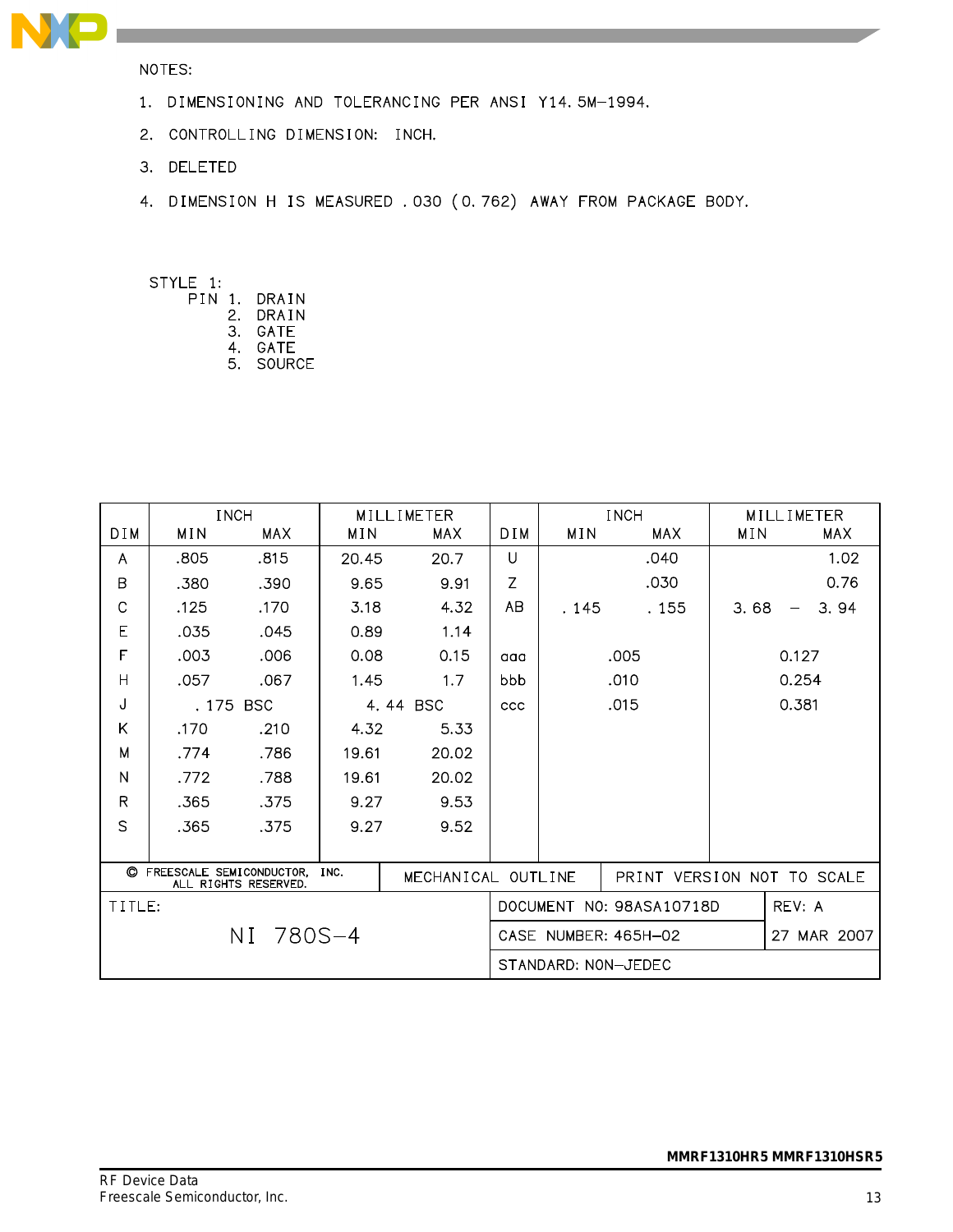

## **PRODUCT DOCUMENTATION AND SOFTWARE**

Refer to the following resources to aid your design process.

## **Application Notes**

- AN1955: Thermal Measurement Methodology of RF Power Amplifiers
- **Engineering Bulletins**
- EB212: Using Data Sheet Impedances for RF LDMOS Devices
- **Software**
- Electromigration MTTF Calculator

For Software, do a Part Number search at http://www.freescale.com, and select the "Part Number" link. Go to the Software & Tools tab on the part's Product Summary page to download the respective tool.

## **REVISION HISTORY**

The following table summarizes revisions to this document.

| <b>Revision</b> | Date             | Description                   |
|-----------------|------------------|-------------------------------|
|                 | <b>July 2014</b> | Initial Release of Data Sheet |